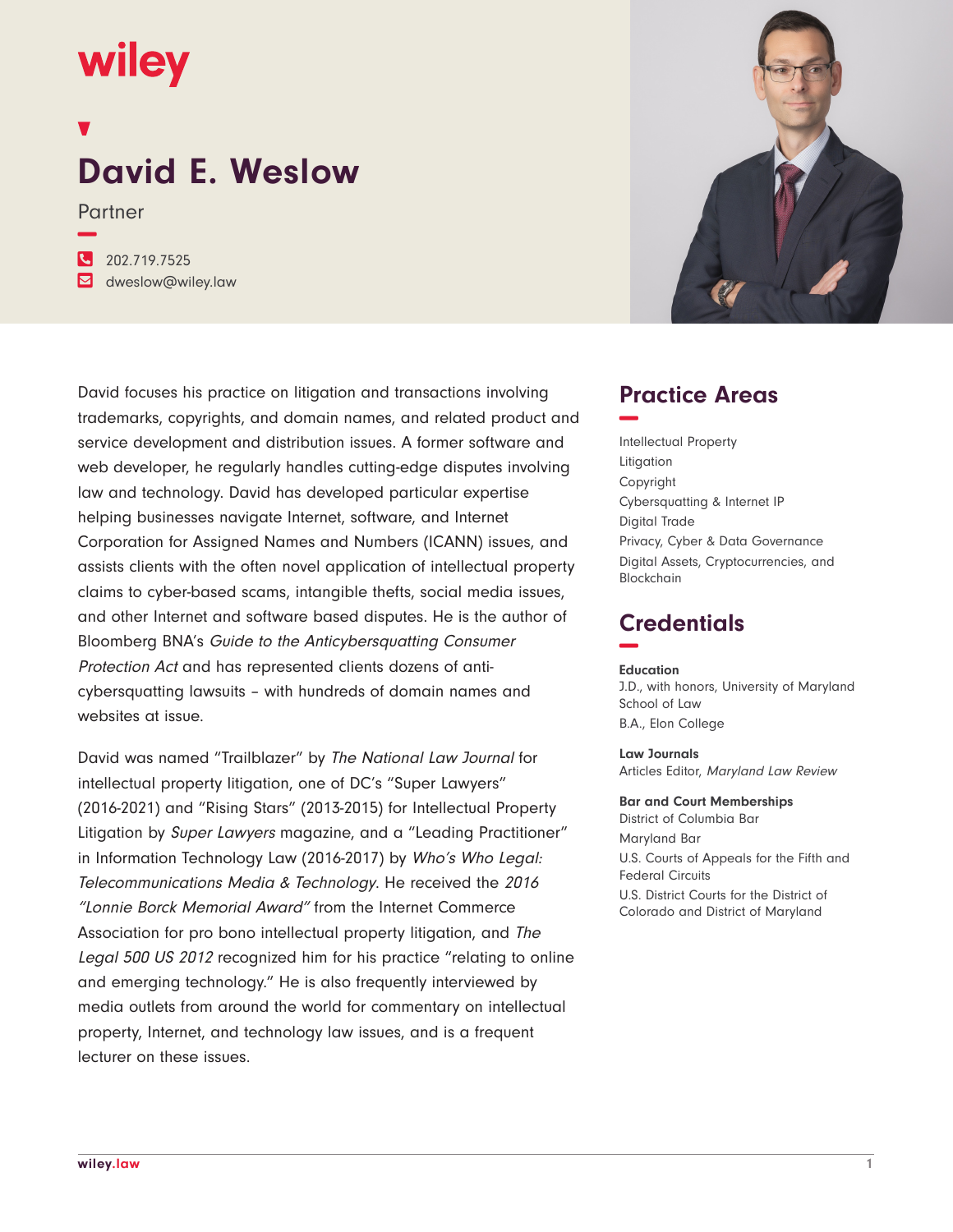## **Representative Matters −**

- Developing strategies for global enforcement of trademarks and copyrights in physical and cyber contexts.
- Representing parties in record-setting domain name transactions.
- Preparing a wide range of Internet, new media, and intellectual property agreements and opinions.
- Representing luxury consumer product companies in trademark, copyright, and patent actions throughout the country.
- Representing generic top-level domain (gTLD) applicants and registries, counseling clients on brand protection programs to address new gTLDs, and advising clients in more than one dozen gTLD objection proceedings.
- Representative Reported Cases:
	- New Mgmt. Servs. LLC v. Newrngtservices, 2021 U.S. Dist. LEXIS 137244 (E.D. Va. 2021).
	- United Press Int'l v. Global One News, Inc., 2020 U.S. Dist. LEXIS 89608 (M.D. Tenn. 2020).
	- Opt out Servs. LLC v. Oproutprescreen, 2020 U.S. Dist. LEXIS 188041 (E.D. Va. 2020).
	- Stacy Plays Brands, LLC v. StacyPlays.com, 2020 U.S. Dist. LEXIS 205712 (E.D. Va. 2020).
	- Jewels Connection, Inc. v. Oroclub.com, 2020 WL 5097515 (E.D. Va. 2020).
	- Source LLC v. annaulcreditreports.com, 2020 U.S. Dist. LEXIS 139270 (E.D. Va. 2020).
	- K.F. Davis Eng'g, Inc. v. KFDE.com, 2020 U.S. Dist. LEXIS 24383 (E.D. Va. 2020).
	- Almeida v. TabelaFipeBrasil.com, 2020 U.S. Dist. LEXIS 115279 (E.D. Va. 2020).
	- Chem. Soc'y v. ACSMOBILE.ORG, 2019 U.S. Dist. LEXIS 203626 (E.D. Va. 2019).
	- Diginus BV v. 1001.com, 2019 U.S. Dist. LEXIS 206592 (E.D. Va. 2019).
	- Fractal Analytics, Inc. v. FractalAnalyticsInc.com, 2019 U.S. Dist. LEXIS 196896 (E.D. Va. 2019).
	- Peterman v. Republican Nat'l Comm., 320 F. Supp. 3d 1151 (D. Mont. 2018).
	- Montblanc-Simplo GmbH v. Ilnitsky, 2018 U.S. Dist. LEXIS 24431 (E.D. Va. 2018).
	- Central Source LLC v. 15 domain names, 2018 WL 2770194 (E.D. Va. 2018).
	- 411 Mania.com, LLC v. Doe, 2017 U.S. Dist. LEXIS 147547 (E.D. Va. 2017).
	- Central Source LLC v. 10 domain names, 2017 WL 1337798 (E.D. Va. 2017).
	- GMF, Inc. v. gmf.com, 2017 WL 2525134 (E.D. Va. 2017).
	- Muscle Mass, Inc. v. Doe, 2017 WL 1532025 (E.D. Va. 2017).
	- Intercontinental Data Communications Ltd. v. Doe, 2016 WL 8674624 (E.D. Va. 2016).
	- Wagner v. Lindawagner.com, 202 F.Supp.3d 574 (E.D. Va. 2016), aff'd, 680 Fed. Appx. 240 (4th Cir. 2017).